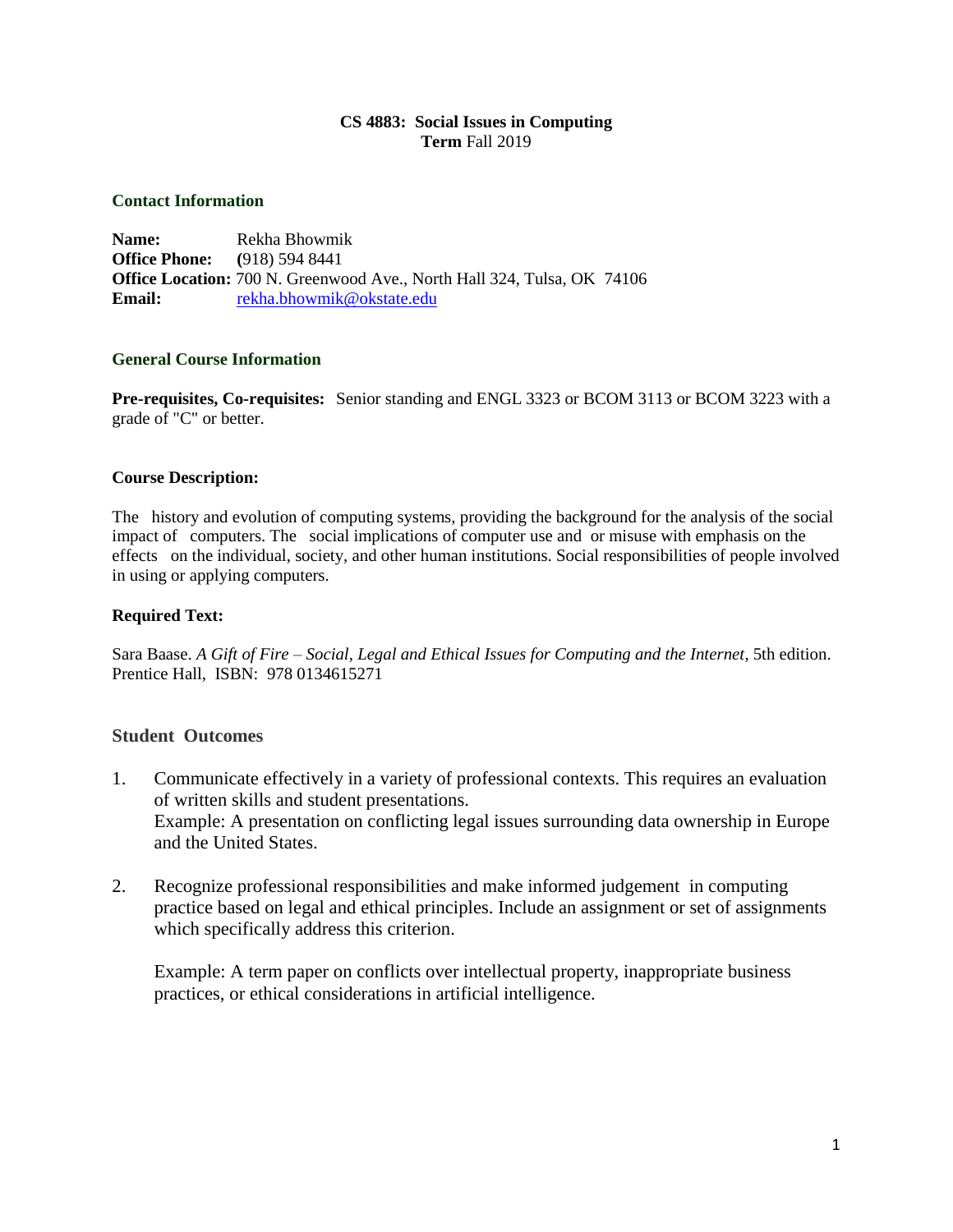# **Academic Calendar**

| Week #                   | <b>Discussion Board</b>      | <b>Reading</b>                                                                                                                                                                | <b>Assignment Due</b>                                                                      |
|--------------------------|------------------------------|-------------------------------------------------------------------------------------------------------------------------------------------------------------------------------|--------------------------------------------------------------------------------------------|
| 1<br>Aug 19- Aug 25      | Ethical theories             | <b>Chapter 1:</b><br>Unwrapping the Gift                                                                                                                                      |                                                                                            |
| Aug 26- Sept 1           | Privacy                      | Chapter 2: Privacy<br>2.1 Privacy Risks and<br>Principles<br>2.2: The Business and<br><b>Social Sectors</b><br>2.3: The Fourth<br>Amendment and<br><b>Changing Technology</b> | Discussion Forum 1                                                                         |
| 3<br>Sept $2 -$ Sept $8$ | More Privacy                 | 2.4 Government<br><b>Systems</b><br>2.5 Protecting Privacy:<br>Technology and<br><b>Markets</b><br>2.6 Protecting Privacy:<br>Theory, Rights, and<br>Laws                     | Discussion Forum 2                                                                         |
| 4<br>Sept 9- Sept 15     | Freedom of Speech            | 3.1 The First<br>Amendment and<br>Communications<br>Paradigms<br>3.2 Controlling Speech<br>in Cyberspace<br>3.3 Decisions about<br>Legal but Objectionable<br>Content         | Discussion Forum 3                                                                         |
| 5<br>Sept 16- Sept 22    | <b>Intellectual Property</b> | 4.1 Principles and Laws<br>4.2 Significant Fair Use<br><b>Cases and Precedents</b><br>4.3 Responses to<br>Copyright Infringement                                              | <b>Discussion Forum 4</b><br>Part1: Presentation<br>[Submit Slides on "Data<br>Ownership"] |
| 6<br>Sept 23- Sept 29    | <b>Intellectual Property</b> | 4.4 Search Engines and<br><b>Online Libraries</b><br>4.5 Free Software<br>4.6 Patents for Software<br>Inventions                                                              | <b>Term paper proposal</b><br><b>Quiz 1</b> [Chapters 2, 4]                                |
| 7<br>Sept $30 - Oct 6$   |                              |                                                                                                                                                                               | Discussion Forum 5                                                                         |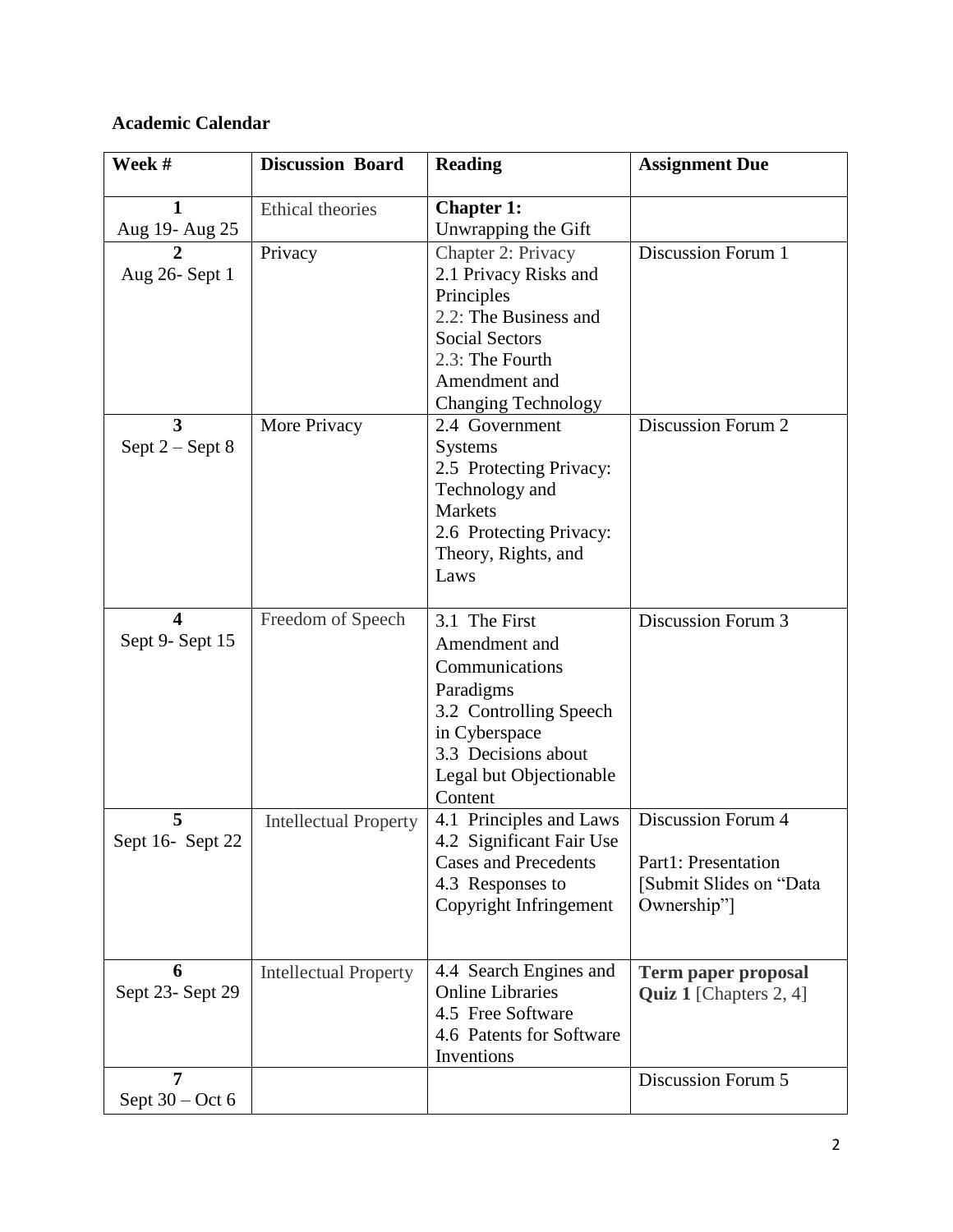| 8                  | Crime and Security         | Chapter 5: Crime and  | Discussion Forum 6               |
|--------------------|----------------------------|-----------------------|----------------------------------|
| Oct 7 – Oct 13     |                            | Security              |                                  |
| 9                  | Crime and Security         | Chapter 5: Crime and  | Part 2: Presentation             |
| Oct $14 - Oct$ 20  |                            | Security              | [Online Video]                   |
|                    |                            |                       | <b>Presentation on Data</b>      |
|                    |                            |                       | Ownership]                       |
| 10                 | Work                       | Chapter 6: Work       | Discussion Forum 7               |
| Oct $21 - Oct$ 27  |                            |                       |                                  |
| 11                 | Evaluating                 | Chapter 7: Evaluating | <b>Term paper First Draft</b>    |
| Oct $28 - Nov 3$   | technology                 | and Controlling       |                                  |
|                    |                            | Technology            |                                  |
| 12                 | <b>Computer Errors and</b> | Chapter 8: Errors,    | <b>Discussion Forum 8</b>        |
| Nov $4 -$ Nov $10$ | <b>Risk</b>                | Failures, and Risks   |                                  |
| 13                 | <b>Professional Ethics</b> | Chapter 9             | Discussion Forum 9               |
| Nov 11 -Nov 17     |                            |                       | Quiz 2[Chapters 6, 7, 8]         |
| 14                 | <b>Break</b>               |                       | Discussion Forum 10              |
| Nov 18- Nov 24     | <b>Nov 20-Nov 22</b>       |                       |                                  |
| 15                 |                            |                       | <b>Term paper Final Draft</b>    |
| Nov 25- Dec 1      |                            |                       |                                  |
| 16                 |                            |                       | <b>Quiz 3</b> [Chapters $5, 9$ ] |
| Dec 2- Dec 8       |                            |                       |                                  |
| 17                 | <b>Finals week</b>         |                       | <b>Final Exam</b>                |
| Dec $9 - Dec 13$   |                            |                       |                                  |

# **Grading Criteria**

|                   | The grade will be determined as described below.                                            |  |  |
|-------------------|---------------------------------------------------------------------------------------------|--|--|
|                   | Reading quizzes [3]: 30%                                                                    |  |  |
|                   | Term Paper: 15%                                                                             |  |  |
|                   | Video Presentation [Data Ownership]: 10%                                                    |  |  |
| Grading           | Final Exam: 10%                                                                             |  |  |
| (credit)          | Discussion Forum: 35 %                                                                      |  |  |
| <b>Criteria</b>   |                                                                                             |  |  |
|                   | Grades are assigned according to the following scale:                                       |  |  |
|                   | $[>=90\%]$<br>$\mathbf{A}$<br>$[80-89\%]$ B                                                 |  |  |
|                   | $[70-79\%]$ C                                                                               |  |  |
|                   | [60-69%]<br><sup>D</sup>                                                                    |  |  |
|                   | [0-59%<br>$\mathbf F$                                                                       |  |  |
|                   | The reading $\ell$ discussion part of the class cannot be made up. The critiques also must  |  |  |
| Late Work         | be turned in on time, and cannot be turned in late.                                         |  |  |
|                   |                                                                                             |  |  |
| <b>Readings</b>   |                                                                                             |  |  |
|                   |                                                                                             |  |  |
| and               | <b>Discussion</b> is a big part of this class. Thus reading and participation in the online |  |  |
| <b>Discussion</b> | (Canvas) discussion will be required. For each reading, you must write a short one page     |  |  |